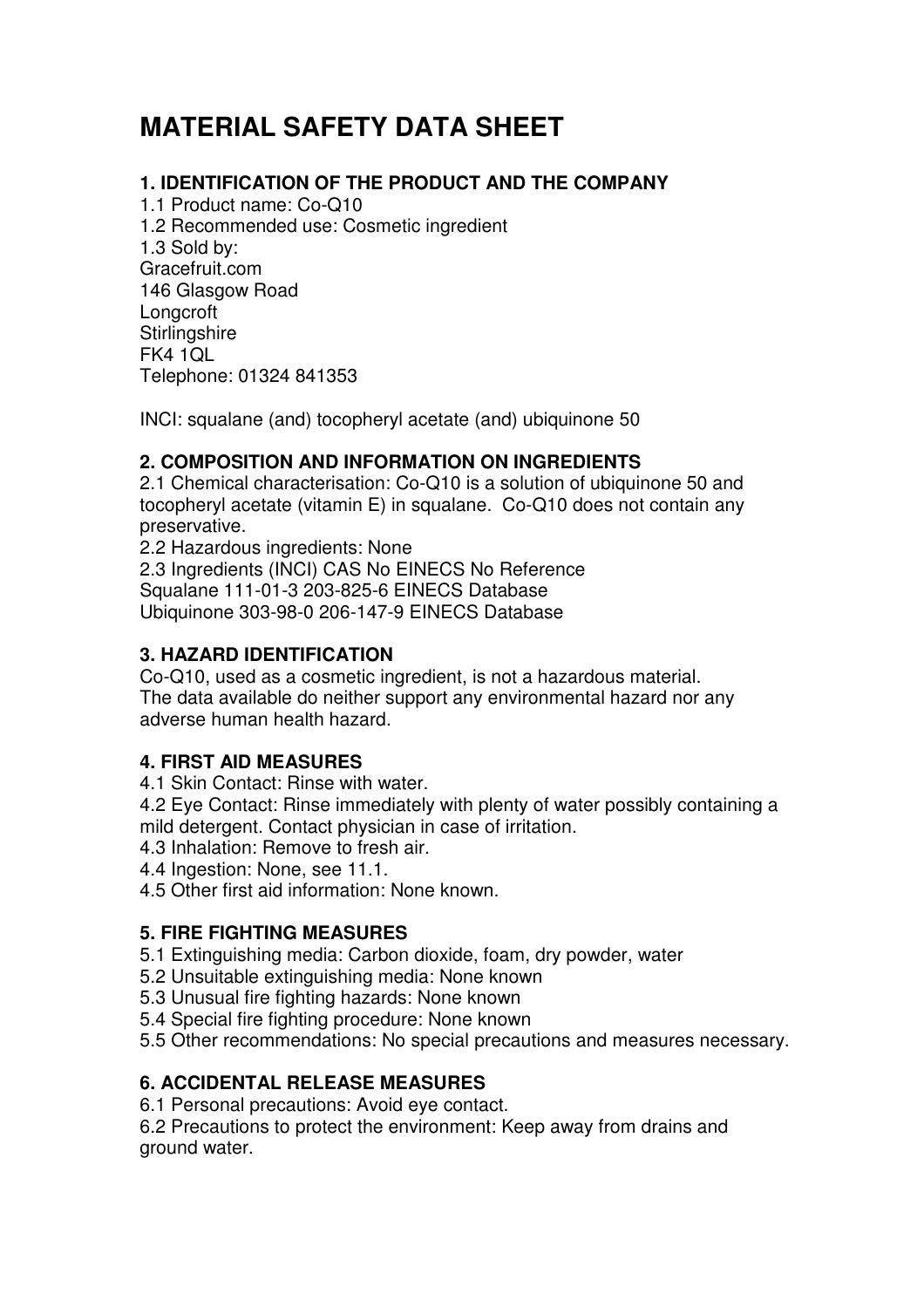6.3 Cleanup procedures: Dam large quantities and pump them into a container. For the remaining amount use inert absorbent material. Small quantities can be flushed with a suitable detergent into the sewage system.

## **7. HANDLING AND STORAGE**

7.1 Handling precautions: Avoid eye contact. Watch out for slippery conditions after spillage.

7.2 Storage precautions: Keep the product in a clean, cool and dark place. 7.3 Other information: None

## **8. EXPOSURE CONTROLS AND PERSONAL PROTECTION**

8.1 Exposure controls: See 7.1 8.2 Engineering control measures: No special control measures necessary. 8.3 Personal protective equipment Respiratory protection: None Hand protection: Gloves Eye protection: Safety glasses Skin protection: Additional protective equipment is normally not required.

## **9. PHYSICAL AND CHEMICAL PROPERTIES**

9.1 Appearance Physical state: Liquid Colour: Clear, orange coloured Odour: Characteristic 9.2 Safety related information pH: Not applicable Boiling point/boiling range: Approx. 350°C Melting point/melting range: Approx. -38°C Flash point: Approx. 230°C Flammability (solid, gas): Not applicable Autoflammability: Not determined Explosive properties: Not applicable Oxidizing properties: Not applicable Vapour pressure: Not determined Relative density: Approx. 0.82 Water solubility: Practically insoluble Fat solubility: Not determined n-octanol/water partition coefficient: Not determined Vapour density (air  $= 1$ ): Not determined Viscosity: Not determined Volatiles: Squalane 94%

## **10. STABILITY AND REACTIVITY**

- 10.1 Conditions to avoid: None known
- 10.2 Materials to avoid: Strong oxidizing agent
- 10.3 Hazardous decomposition products: Carbon monoxide, carbon dioxide

## **11. TOXICOLOGICAL INFORMATION**

- 11.1 Possible dangerous-to-health effects
- 11.2 Skin contact: Neither irritant nor sensitizing.